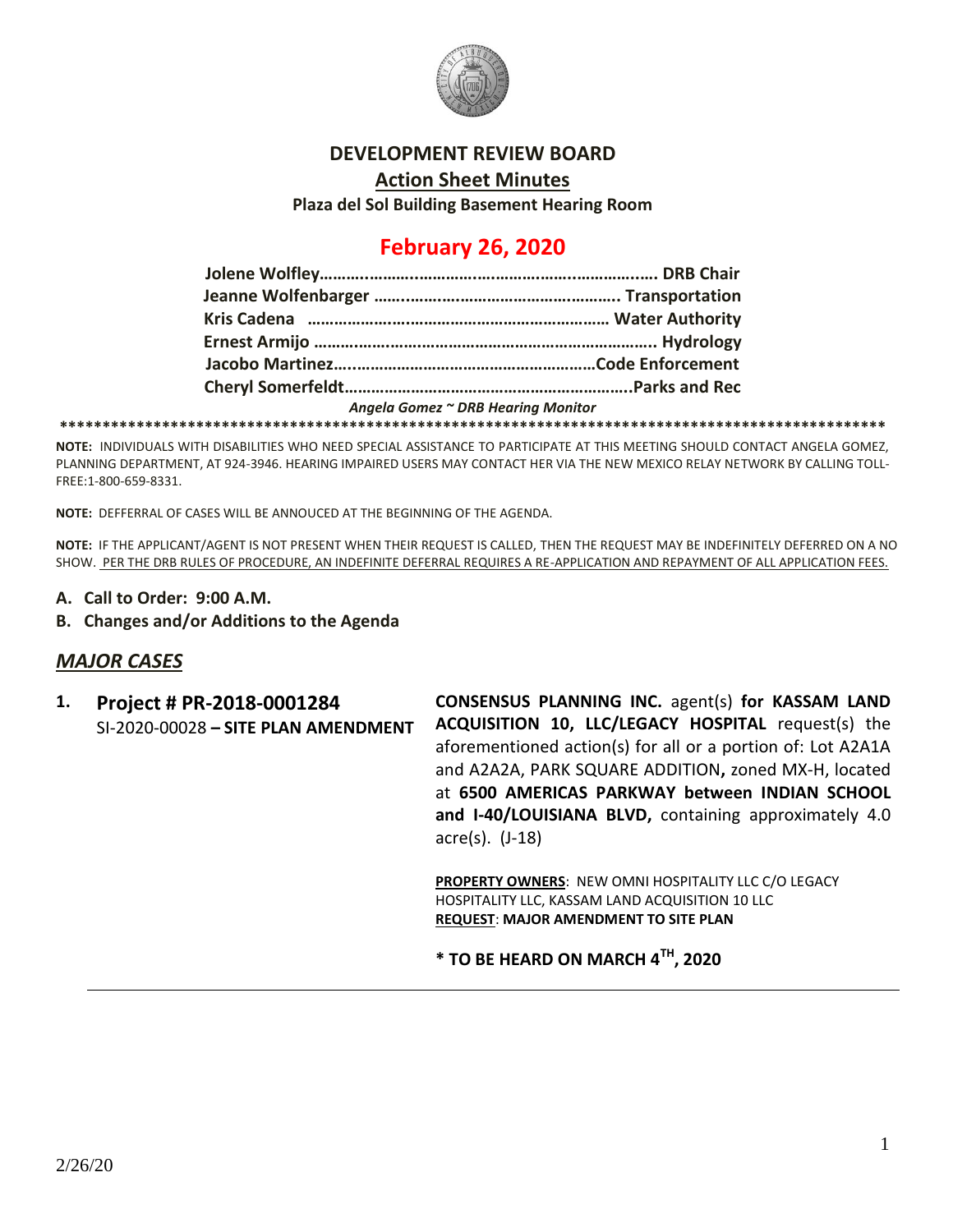**2. Project #PR-2019-002046 (1010582, 1001515)** SI-2019-00032 **- SITE PLAN** 

**WILSON & COMPANY, agent(s**) for **COA SOLID WASTE MANAGEMENT DEPT**., request(s) the aforementioned action(s) for all or a portion of a northerly portion of: TRACT 107B1A1 excluding portions of Right of Way and excluding a northerly portion, TRACT 107B1A2 excluding portion of Right of Way, TRACT in the SW Corner – TRACT 107B1B, TRACT 108A3A1A, TRACT 108A3A1B, and TRACT 108A3B, TRACTS 108A1A1B1B & 108A1A2B2**,** TRACT 108A1A2B1A, TRACT 107B2A2 excluding Rights of Way, TRACT 107B2A1, excluding portion of Right of Way, MRGCD Map#33, zoned NR-LM, located at **4600 EDITH BLVD NE** (**SE corner of COMANCHE RD NE AND EDITH BLVD NE**), containing approximately 22.0 acre(s). (G-15) *[Deferred from 2/27/19, 3/27/19, 5/1/19, 5/22/19, 6/19/19, 7/31/19, 9/25/19, 12/18/19, 1/29/20]*

**PROPERTY OWNERS**: CITY OF ALBUQUERQUE

**REQUEST**: **SITE PLAN FOR NEW ADMIN BUILDING, VEHICLE MAINTENANCE BUILDING, BIN REPAIR/WELD SHOP BUILDING AND STORAGE AREA, GUARD SHACK, RECYCLING DROP OFF AREA, PARKING AREAS AND CNG FUELING STATION**

**DEFERRED TO MARCH 11TH, 2020.**

**3. Project # PR-2019-003224** SD-2019-00230 **– PRELIMINARY/FINAL PLAT** SD-2019-00430 **– SITE PLAN AMENDMENT**

**TIERRA WEST LLC** agent(s) for **AOC NEW MEXICO LLC** request(s) the aforementioned action(s) for all or a portion of: TR 2-B-1-A PLAT OF TRACTS 2-A-1 AND 2-B-1A NEW PORT INDUSTRIAL PARK WEST, UNIT 1 CONT 19.3789 AC zoned NR-BP, located at **2501 BUENA VISTA DR SE**, containing approximately 19.3789 acre(s). (M-15)*[Deferred from 1/29/20]*

**PROPERTY OWNERS**: AOC NEW MEXICO LLC **REQUEST**: **MAJOR AMENDMENT TO SITE PLAN, PRELIMINARY/FINAL PLAT**

**IN THE MATTER OF THE AFOREMENTIONED APPLICATION, BEING IN COMPLIANCE WITH ALL APPLICABLE REQUIREMENTS OF THE DPM AND THE IDO, THE DRB HAS** *APPROVED* **THE PRELIMINARY/FINAL PLAT. FINAL SIGN OFF IS DELEGATED TO: THE WATER AUTHORITY FOR PRIVATE EASEMENTS, AMAFCA COORDINATION, AND FOR CONFIRMATION OF EXISTING ACCOUNTS, AND TO PLANNING FOR CROSS LOT DRAINAGE NOTE, UTILITY COMPANY SIGNATURES AND THE AGIS DXF.**

**IN THE MATTER OF THE AFOREMENTIONED APPLICATION, BEING IN COMPLIANCE WITH ALL APPLICABLE REQUIREMENTS OF THE DPM AND THE IDO, THE DRB HAS** *APPROVED* **THE SITE PLAN. FINAL SIGN-OFF IS DELEGATED TO: PLANNING FOR 4 WEEKS FOR COMPLETION OF PLAT APPROVAL REQUIREMENTS AS STATED ABOVE.**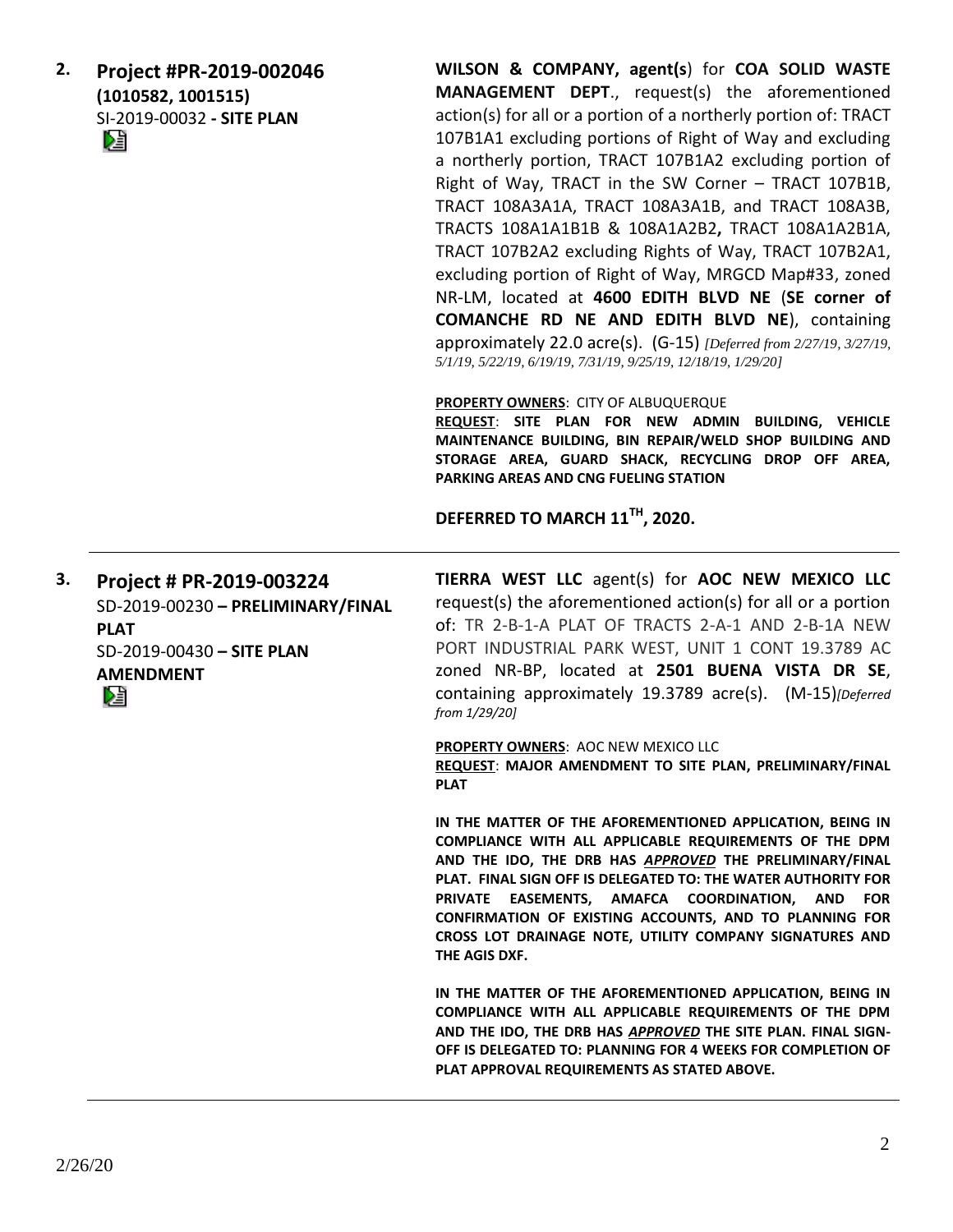**4. Project # PR-2019-002333 (1003918)** SI-2019-00420 – **SITE PLAN**

**DON BRIGGS PE, CFM** agent(s) for **JOHN LOWE** request(s) the aforementioned action(s) for all or a portion of: **Lots 10A, 11A, 11B, and 12A, UNIT 1 PARADISE HILLS** zoned MX-L, located at **5520, 5516, 5512 BUGLO NW**, containing approximately 2.5187 acre(s). (B-11) *[Deferred from 1/8/20, 2/5/20, 2/12/20]*

**PROPERTY OWNERS**: BUGLO PROPERTIES LLC **REQUEST**: **SITE PLAN AND INFRASTRUCTURE LIST**

**DEFERRED TO MARCH 25TH, 2020.**

# *MINOR CASES*

| 5. | Project # PR-2019-002333          | ALDRICH LAND SURVEYING agent(s) for BUGLO                     |
|----|-----------------------------------|---------------------------------------------------------------|
|    | SD-2020-00046 - PRELIMINARY/FINAL | <b>PROPERTIES LLC</b> request(s) the aforementioned action(s) |
|    | <b>PLAT</b>                       | for all or a portion of: Lots 10A, 11A, and 12A, UNIT 1       |
|    |                                   | PARADISE HILLS, zoned MX-L, located at 5512, 5516, &          |
|    |                                   | 5520 BUGLO DR NW, containing approximately 1.9667             |
|    |                                   | $\arccos(5)$ . (B-11)                                         |
|    |                                   |                                                               |

**PROPERTY OWNERS**: BUGLO PROPERTIES LLC **REQUEST**: **CREATE 1 TRACT FROM 3 TRACTS**

**DEFERRED TO MARCH 25TH, 2020.**

**6. Project # PR-2019-002764** SD-2020-00037 **- PRELIMINARY/FINAL PLAT** VA-2020-00046 **– SIDEWALK VARIANCE** DÈ

**JAG PLANNING AND ZONING, LLC** agent(s) for **COSME JAQUEZ** request(s) the aforementioned action(s) for all or a portion of: **LOT 5, BLOCK 8, ORIGINAL TOWNSITE OF WESTLAND,** zoned MX-M, located on **CENTRAL AVE NW**  between **90TH ST NW** and **94TH ST NW**, containing approximately 1.1479 acre(s). (K-9) *[Deferred from 2/12/20]*

**PROPERTY OWNERS**: LOYA COSME JAQUEZ & JAQUEZ LETICIA A **REQUEST**: **CONSOLICATE 5 LOTS INTO 1 LOT**

**IN THE MATTER OF THE AFOREMENTIONED APPLICATION, BEING IN COMPLIANCE WITH ALL APPLICABLE REQUIREMENTS OF THE DPM AND THE IDO, THE DRB HAS** *APPROVED* **THE PRELIMINARY/FINAL PLAT. FINAL SIGN OFF IS DELEGATED TO: PLANNING FOR AGIS DXF.**

**THE SIDEWALK VARIANCE WAS WITHDRAWN BY THE APPLICANT.**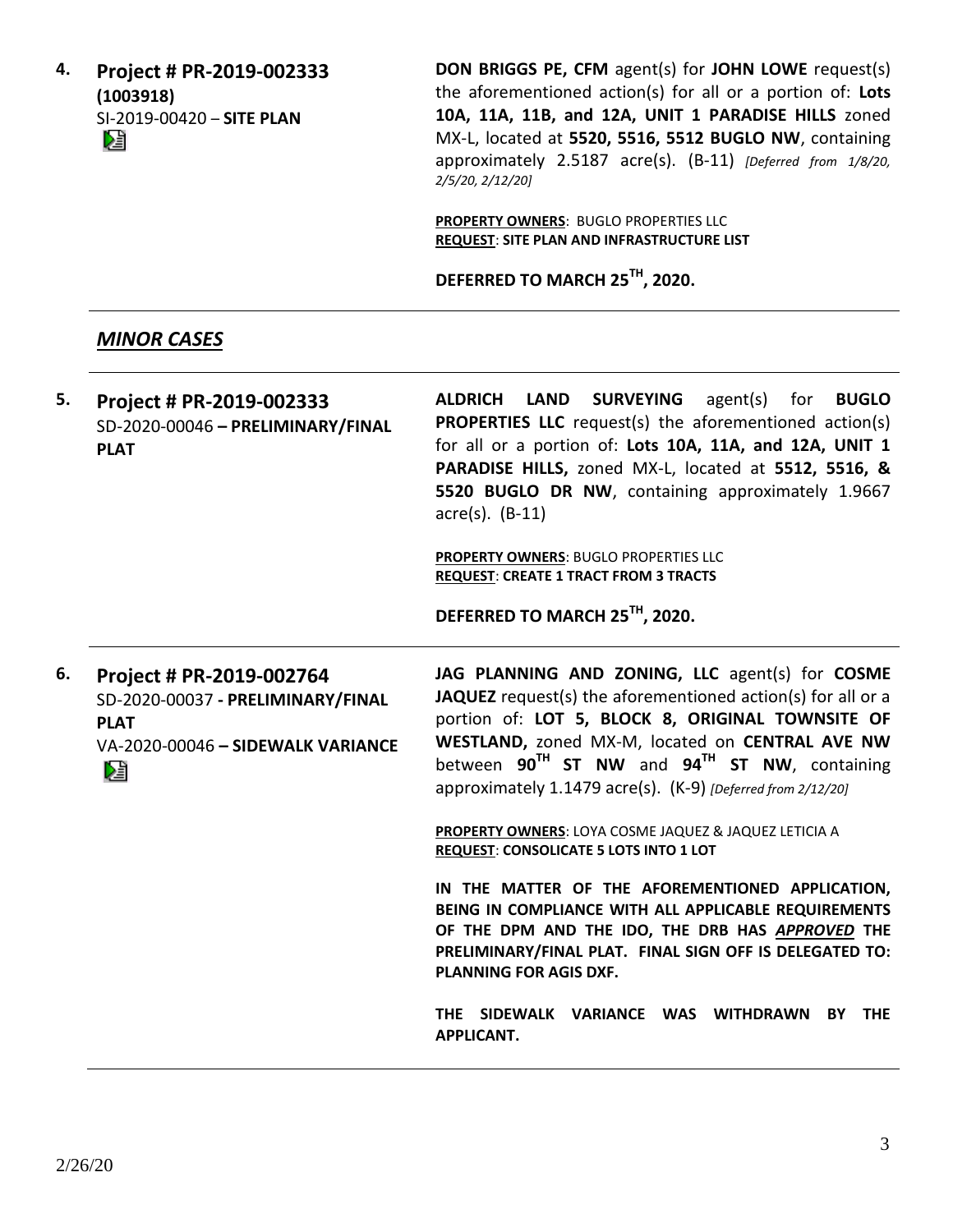| 7. | Project # PR-2019-002607<br>SD-2020-00026 - PRELIMINARY/FINAL<br><b>PLAT</b><br>M | ARCH+ PLAN LAND USE CONSULTANTS agent(s) for JOHN<br><b>O. PEARSON</b> request(s) the aforementioned action(s) for all<br>or a portion of: LOT 8-B PLAT OF LOTS 8-A & 8-B UNIT 1<br>ALVARADO GARDENS CONT 0.8967 AC, zoned R-A, located<br>on RIO GRANDE BLVD between ARTESANOS CT and<br><b>CAMPBELL RD</b> , containing approximately 0.8967 acre(s).<br>(G-13) [Deferred from 1/29/20]<br><b>PROPERTY OWNERS: JOHN D PEARSON</b><br><b>REQUEST: CREATE 2 LOTS FROM 1 EXISTING LOT</b><br>DEFERRED TO MARCH 18TH, 2020. |
|----|-----------------------------------------------------------------------------------|---------------------------------------------------------------------------------------------------------------------------------------------------------------------------------------------------------------------------------------------------------------------------------------------------------------------------------------------------------------------------------------------------------------------------------------------------------------------------------------------------------------------------|
| 8. | Project # PR-2019-003086<br>SD-2020-00025 - PRELIMINARY/FINAL<br><b>PLAT</b>      | ARCH+ PLAN LAND USE CONSULTANTS agent(s) for MBFW<br>FAMILY LTD. PARTNERSHIP request(s) the aforementioned<br>action(s) for all or a portion of: LOT 6, BLOCK 4, SKYLINE<br>HEIGHTS, zoned MX-M, located at 10005 COCHITI RD SE,<br>containing approximately 0.6152 acre(s). (L-20) [Deferred from<br>1/29/20]<br>PROPERTY OWNERS: MBFW FAMILY LTD PARTNERSHIP<br><b>REQUEST: LOT CONSOLIDATION 4 LOTS INTO 1 LOT</b><br>DEFERRED TO MARCH 4TH, 2020.                                                                     |
|    |                                                                                   |                                                                                                                                                                                                                                                                                                                                                                                                                                                                                                                           |
| 9. | Project # PR-2019-002939<br>SD-2020-00030 - PRELIMINARY/FINAL<br><b>PLAT</b><br>熠 | ARCH + PLAN LAND USE CONSULTANTS agent(s) for DAVID<br>AND REBECCA GONZALES request(s) the aforementioned<br>action(s) for all or a portion of: 009 LOS HERMANOS ADD<br>EXC S4 FT LOT 9, LOS HERMANOS ADDITION, zoned R-1C,<br>located at 4622 CARLTON ST NW, containing approximately<br>0.7379 acre(s). (G-15) [Deferred from 2/5/20]                                                                                                                                                                                   |
|    |                                                                                   | <b>PROPERTY OWNERS:</b> GONZALES DAVID XAVIER PEDRO & REBECCA<br><b>MARIE RVT</b><br>REQUEST: SUBDIVIDE 2 EXISTING LOTS INTO 4 LOTS                                                                                                                                                                                                                                                                                                                                                                                       |
|    |                                                                                   | IN THE MATTER OF THE AFOREMENTIONED APPLICATION, BEING IN<br>COMPLIANCE WITH ALL APPLICABLE REQUIREMENTS OF THE DPM<br>AND THE IDO, THE DRB HAS APPROVED THE PRELIMINARY/FINAL<br>PLAT. FINAL SIGN OFF IS DELEGATED TO: PLANNING FOR AGIS DXF<br>AND TO HYDROLOGY FOR THE DRAINAGE COVENANT FOR RETENTION<br>PONDS.                                                                                                                                                                                                       |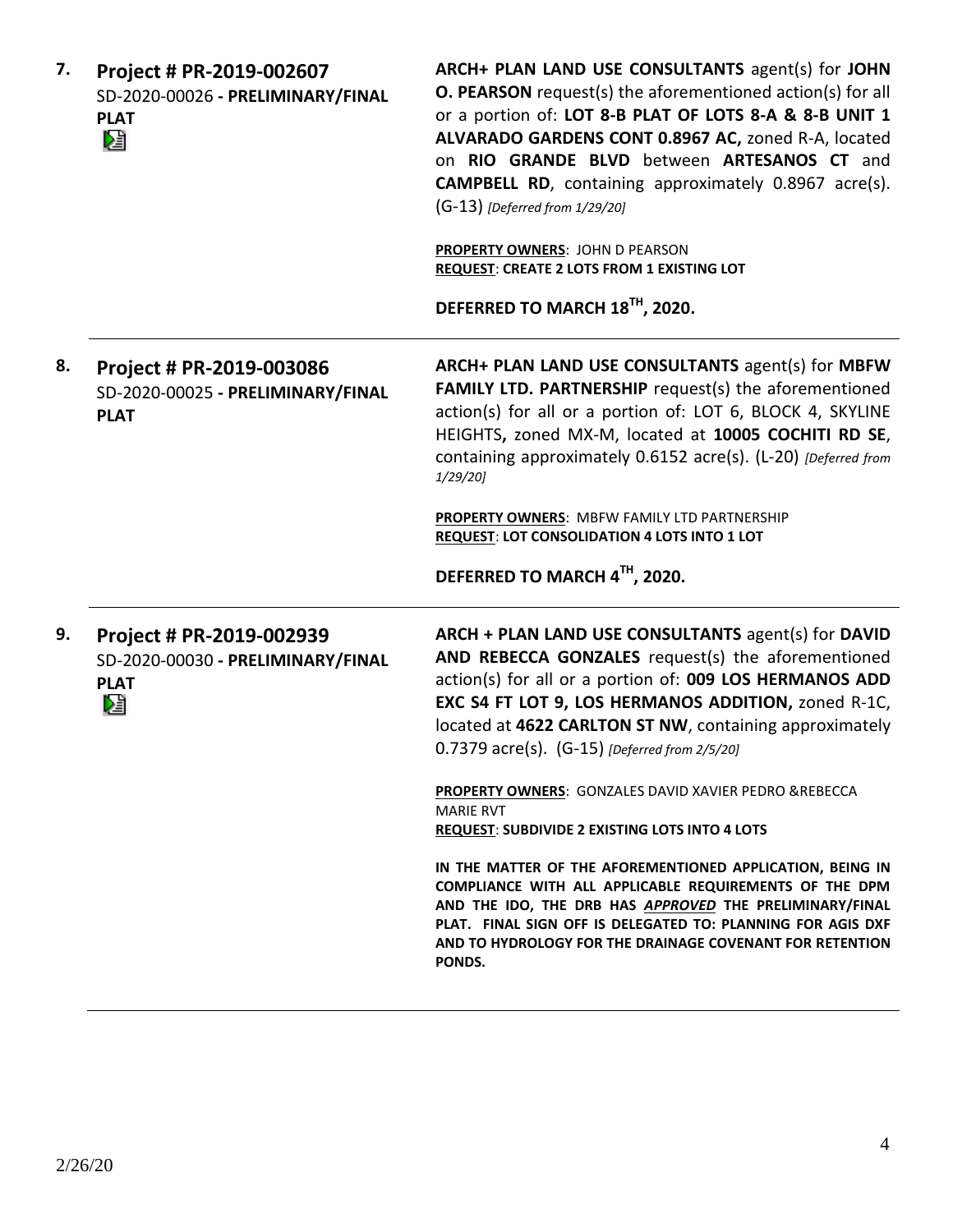| 10. | Project # PR-2020-003357<br>SD-2020-00040 - PRELIMINARY/FINAL<br><b>PLAT</b><br>熖                | TIERRA WEST LLC agent(s) for ABQ OFFICE LLC request(s)<br>the aforementioned action(s) for all or a portion of: LOTS 6-<br>A-1, 6-A-2, 6-A-3 and 6-A-4, JEFFERSON COMMONS II,<br>zoned NR-BP, located at 5411 JEFFERSON BLVD NE,<br>containing approximately 17.0507 acre(s). (F-17) [Deferred<br>from 2/12/20]<br><b>PROPERTY OWNERS: 5421 JEFFERSON STREET HOLDINGS LLC C/O</b><br><b>CWCAPITAL ASSET MGMT LLC</b>                                                             |
|-----|--------------------------------------------------------------------------------------------------|----------------------------------------------------------------------------------------------------------------------------------------------------------------------------------------------------------------------------------------------------------------------------------------------------------------------------------------------------------------------------------------------------------------------------------------------------------------------------------|
|     |                                                                                                  | REQUEST: MINOR SUBDIVISION FINAL PLAT APPROVAL                                                                                                                                                                                                                                                                                                                                                                                                                                   |
|     |                                                                                                  | DEFERRED TO MARCH 4TH, 2020.                                                                                                                                                                                                                                                                                                                                                                                                                                                     |
| 11. | Project # PR-2020-003335<br>SD-2020-00035 - VACATION OF PRIVATE<br><b>DRAINAGE EASEMENT</b><br>N | RIO GRANDE ENGINEERING agent(s) for GARY PADILLA<br>request(s) the aforementioned action(s) for all or a portion<br>of: LOT 1 SUBDIVISION PLAT OF LOT 1-20, SILVER OAK<br>SUBDIVISION (BEING A RE-PLAT OF LOTS 13, 14, 19, AND<br>20 NORTH ALBUQUERQUE ACRES TRACT A, UNIT B BLOCK<br>28), zoned MX-L, located at 8835 SILVER OAK LN NE,<br>containing approximately 0.15 acre(s). (C-18)                                                                                        |
|     |                                                                                                  | PROPERTY OWNERS: SILVER OAK DEVELOPERS LLC<br><b>REQUEST: VACATION OF PRIVATE DRAINAGE EASEMENT</b>                                                                                                                                                                                                                                                                                                                                                                              |
|     |                                                                                                  | IN THE MATTER OF THE AFOREMENTIONED APPLICATION, BEING IN<br>COMPLIANCE WITH ALL APPLICABLE REQUIREMENTS OF THE DPM<br>AND THE IDO, THE DRB HAS APPROVED THE VACATION AS SHOWN<br>ON THE VACATION EXHIBIT IN THE PLANNING FILE, WITH THE<br>CONDITION OF PAD CERTIFICATION BEING REQUIRED PRIOR TO RE-<br>PLAT.                                                                                                                                                                  |
|     | SKETCH PLAT                                                                                      |                                                                                                                                                                                                                                                                                                                                                                                                                                                                                  |
| 12. | Project # PR-2020-003385<br>PS-2020-00013 - SKETCH PLAT<br>V                                     | RAVENS WING CONSULTING LLC - MANNY BARRERA, PE<br>agent(s) for MDS INVESTMENTS LLC C/O<br><b>MESA</b><br>APARTMENTS, LLC request(s) the aforementioned action(s)<br>for all or a portion of: TR A-4 BULK LAND PLAT OF TRS A-1<br>THRU A-6 MESA DEL SOL INNOVATION PARK (A REPL OF<br>TR A MESA DEL SOL INNOVATION PARK), zoned PC,<br>located on UNIVERSITY BLVD AND ARBUS DR between<br>PENN AVE SE and SAGAN LOOP SE, containing<br>approximately 14.4494 acre(s). (R-15 & 16) |
|     |                                                                                                  | PROPERTY OWNERS: MDS INVESTMENTS, LLC<br><b>REQUEST: CREATE 2 LOTS FROM 1 EXISTING LOT</b>                                                                                                                                                                                                                                                                                                                                                                                       |

**THE SKETCH PLAT WAS REVIEWED AND COMMENTS WERE PROVIDED**